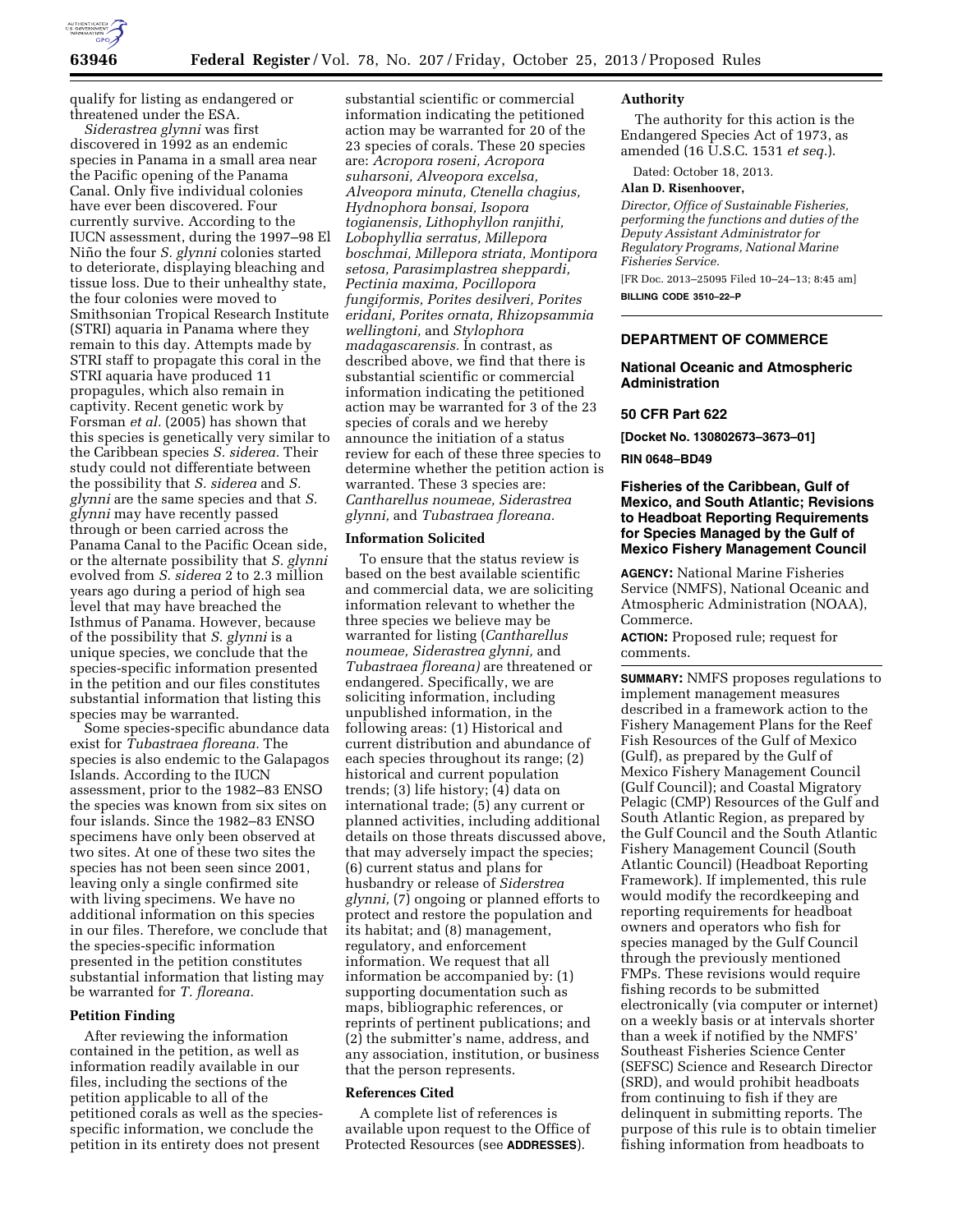better monitor recreational annual catch limits (ACLs), improve stock assessments, and improve compliance with reporting in Gulf fisheries.

**DATES:** Written comments must be received on or before November 25, 2013.

**ADDRESSES:** You may submit comments on the proposed rule, identified by ''NOAA–NMFS–2013–0111'', by any of the following methods:

• *Electronic submissions:* Submit all electronic public comments via the Federal e-Rulemaking Portal. Go to *[www.regulations.gov/](http://www.regulations.gov/#!docketDetail;D=NOAA-NMFS-2013-0111) [#!docketDetail;D=NOAA-NMFS-2013-](http://www.regulations.gov/#!docketDetail;D=NOAA-NMFS-2013-0111) [0111,](http://www.regulations.gov/#!docketDetail;D=NOAA-NMFS-2013-0111)* click the ''Comment Now!'' icon, complete the required fields, and enter or attach your comments.

• *Mail:* Submit written comments to Rich Malinowski, Southeast Regional Office, NMFS, 263 13th Avenue South, St. Petersburg, FL 33701.

*Instructions:* Comments sent by any other method, to any other address or individual, or received after the end of the comment period, may not be considered by NMFS. All comments received are a part of the public record and will generally be posted for public viewing on *[www.regulations.gov](http://www.regulations.gov)*  without change. All personal identifying information (*e.g.,* name, address, etc.), confidential business information, or otherwise sensitive information submitted voluntarily by the sender will be publicly accessible. NMFS will accept anonymous comments (enter ''N/A'' in the required fields if you wish to remain anonymous). Attachments to electronic comments will be accepted in Microsoft Word, Excel, or Adobe PDF file formats only.

Electronic copies of the Headboat Reporting Framework, which includes an environmental assessment and a regulatory impact review, may be obtained from the Southeast Regional Office Web site at *[http://](http://sero.nmfs.noaa.gov) [sero.nmfs.noaa.gov.](http://sero.nmfs.noaa.gov)* 

Comments regarding the burden-hour estimates or other aspects of the collection-of-information requirements contained in this proposed rule may be submitted in writing to Anik Clemens, Southeast Regional Office, NMFS, 263 13th Avenue South, St. Petersburg, FL 33701; and OMB, by email at *[OIRA](mailto:OIRA_Submission@omb.eop.gov) [Submission@omb.eop.gov,](mailto:OIRA_Submission@omb.eop.gov)* or by fax to 202–395–7285.

**FOR FURTHER INFORMATION CONTACT:** Rich Malinowski, Southeast Regional Office, NMFS, telephone 727–824–5305; email: *[Rich.Malinowski@noaa.gov.](mailto:Rich.Malinowski@noaa.gov)* 

**SUPPLEMENTARY INFORMATION:** NMFS and the Councils manage the fisheries for Gulf reef fish and Gulf and South Atlantic CMP under their respective

FMPs. The FMPs were prepared by the Gulf and South Atlantic Councils and are implemented through regulations at 50 CFR part 622 under the authority of the Magnuson-Stevens Fishery Conservation and Management Act (Magnuson-Stevens Act).

#### **Background**

The Magnuson-Stevens Act requires NMFS and regional fishery management councils to prevent overfishing and achieve, on a continuing basis, the optimum yield from federally managed fish stocks. These mandates are intended to ensure that fishery resources are managed for the greatest overall benefit to the nation, particularly with respect to providing food production and recreational opportunities, and protecting marine ecosystems. To further this goal, the Magnuson-Stevens Act requires fishery managers to specify their strategy to rebuild overfished stocks to a sustainable level within a certain time frame, to minimize bycatch and bycatch mortality to the extent practicable, and to establish accountability measures (AMs) for stocks to ensure that ACLs are not exceeded.

One of the purposes of this proposed rule is to allow better monitoring of recreational ACLs to reduce the amount of recreational ACL overages. Currently, overages have the potential to result in significant disruption in fishing behavior the following fishing year and to reduce revenue and profit for fishermen. Overages also may decrease the ability of stocks to rebuild when overfished and may lead to overfishing conditions. The management measures contained in this proposed rule, including requiring headboats to report electronically and increasing the frequency of headboat reporting, would help improve monitoring of the recreational ACLs.

The other purposes of this proposed rule are to improve stock assessments and to improve data reporting compliance in Gulf fisheries. Headboat landings are an important component of stock assessments. The increased frequency of headboat data reporting and electronic reporting required by this rule would help to improve stock assessments because it would provide a more accurate picture of headboat landings. Headboat owners and operators who are delinquent on submitting reports would not be allowed to fish until all required reports have been submitted. This requirement should help to improve compliance with data reporting within the recreational sector.

In addition, the management measures contained in this proposed rule are compatible with the proposed revisions to headboat reporting requirements for fisheries managed by the South Atlantic Council.

### **Management Measures Contained in the Proposed Rule**

This proposed rule would: require electronic reporting for headboat vessels in the Gulf reef fish and Gulf coastal migratory pelagic fisheries; increase the reporting frequency for headboat vessels in these fisheries; and prohibit headboats from continuing to fish if they are delinquent in submitting their reports.

## *Mandatory Electronic Reporting for Headboat Vessels*

Currently, a headboat selected to report by the SRD must maintain a fishing record for each trip, or a portion of such trips, as specified by the SRD, and on forms provided by the SRD. Until January 1, 2013, the SRD provided federally permitted headboats with paper forms to submit their fishing data. However, as of January 1, 2013, the SRD requested that federally-permitted headboats report electronically. This proposed rule would revise the regulations to explicitly require that headboats submit their fishing information electronically (via computer or Internet). NMFS would require headboat owners and operators, who are selected by the SRD, to submit a detailed electronic fishing record of all fish caught through the ''Southeast Region Headboat Survey,'' an electronic reporting system developed by the SEFSC for trips completed, and to submit no fishing reports when no trips are taken.

Headboat owners and operators would be required to submit an electronic logbook (eLog) form instead of a paper form. This form is available through a password protected Web site that can be accessed by personal computer, computer tablet, or ''smart'' phone (an application can be downloaded on both Android phones and iPhones). The Web site can be accessed at *[https://selogbook.com.](https://selogbook.com)* An access code is required to log in to the Web site. Bluefin Data also requires a current email address for each vessel owner to send access codes and other information regarding the Web site to vessel owners. Once Bluefin Data registers a vessel owner and provides the vessel owner with an access code via email, the vessel owner is able to log in to the Web site and create a password for his account. The vessel owner can register more than one vessel under his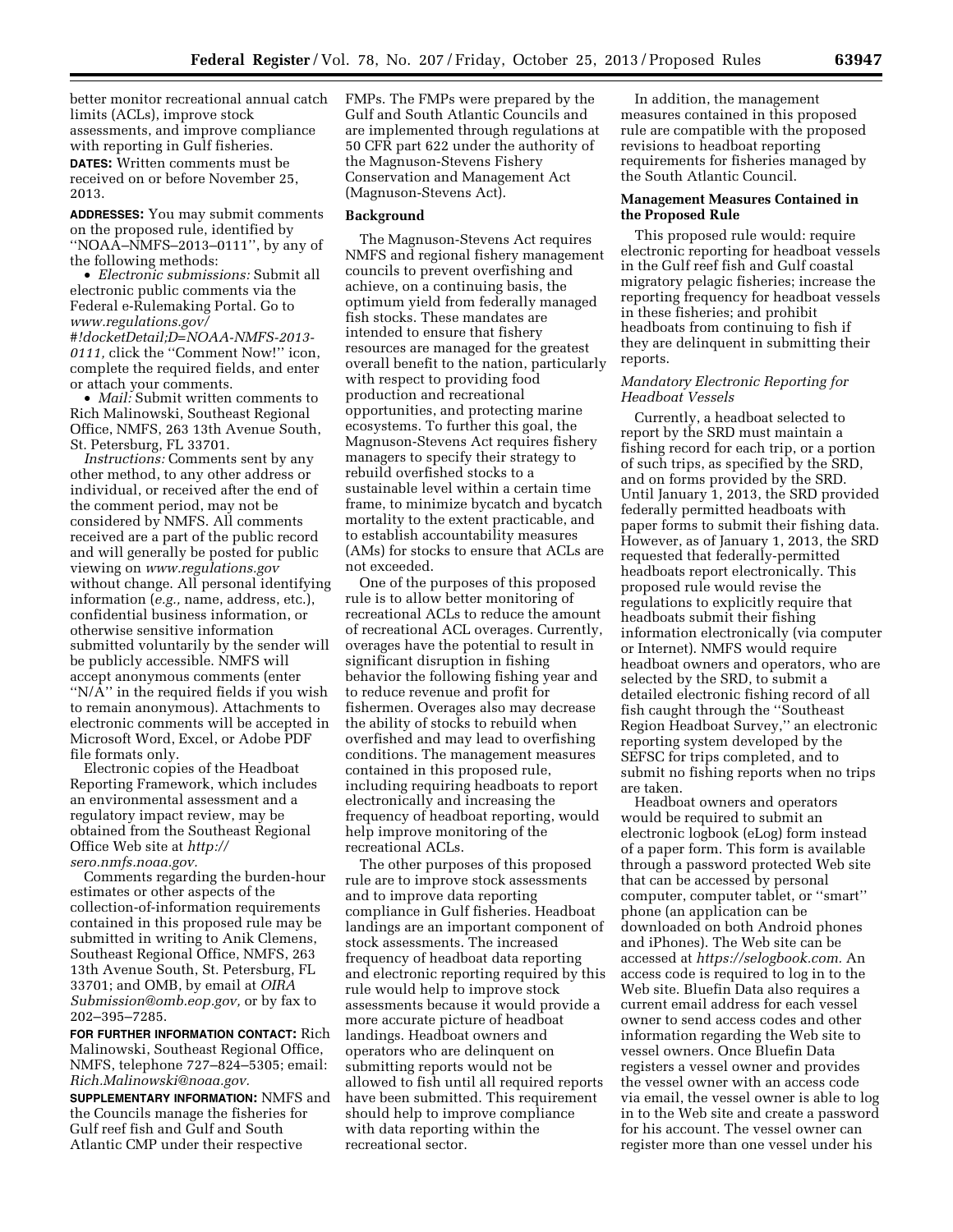password and more than one captain. The vessel owner determines who can access the Web site using his password.

The data elements for completed trips that are currently being collected by the SRD include date(s) and duration of fishing; vessel name and official number of the vessel; captain name; location of fishing in lat/long; number of anglers; minimum, maximum and primary depth fished; number of fish of each species kept; and number of fish of each species released.

During catastrophic conditions only, this rule would allow headboat owners and operators to use a paper-based system for submitting electronic fishing records. The Regional Administrator (RA) would determine when catastrophic conditions exist, the duration of the catastrophic conditions, and which participants are affected. The RA would provide notice of a paperbased system via notification in the **Federal Register**, NOAA weather radio, fishery bulletins, and other appropriate means and would authorize the use of the paper-based system for the duration of the catastrophic conditions. The paper forms would be available from NMFS. During catastrophic conditions, the RA would have the authority to waive or modify reporting time requirements.

# *Increase Reporting Frequency for the Headboat Sector*

Currently, headboat reporting forms are due on a monthly basis, and must either be made available to a fisheries statistics reporting agent or be postmarked no later than 7 days after the end of each month and sent to the SRD. This proposed rule would modify the frequency of reporting to be on a weekly basis (or intervals shorter than a week if notified by the SRD) and would be due by 11:59 p.m., local time, the Sunday following a reporting week. A reporting week is defined as beginning at 12:01 a.m., local time, on Sunday and ending at 11:59 p.m., local time, the following Saturday. If no fishing activity occurred during a reporting week, an electronic report so stating would be required to be submitted for that reporting week.

## *Non-compliance With Reporting Requirement*

This rule would prohibit headboat owners and operators who are delinquent in submitting their fishing records from continuing to harvest and possess Gulf reef fish and Gulf coastal migratory pelagic fish until all required fishing records have been submitted. The owner and operator are liable for all prohibited harvest and possession

onboard the vessel, including that by the crew and/or passengers. This provision would aid in enforcement efforts to ensure that electronic fishing records are submitted in a timely manner.

#### **Classification**

Pursuant to section 304(b)(1)(A) of the Magnuson-Stevens Act, the NOAA Assistant Administrator for Fisheries (AA) has determined that this proposed rule is consistent with the two affected FMPs, the Magnuson-Stevens Act, and other applicable law, subject to further consideration after public comment.

This proposed rule has been determined to be not significant for purposes of Executive Order 12866.

The Chief Counsel for Regulation of the Department of Commerce certified to the Chief Counsel for Advocacy of the Small Business Administration that this proposed rule, if implemented, would not have a significant economic impact on a substantial number of small entities. The factual basis for this determination is as follows:

The purpose of this proposed rule is to change the current reporting requirements for federally permitted headboats that operate in the Gulf exclusive economic zone (EEZ) in order to improve data collection methods to help ensure that landings of managed fish stocks are recorded accurately and in a timely manner so that recreational ACLs are not exceeded. The Magnuson-Stevens Act provides the statutory basis for this proposed rule.

This proposed rule, if implemented, would be expected to directly affect an estimated 70 headboat for-hire fishing businesses that operate in the Gulf EEZ. The average headboat is estimated to receive approximately \$247,000 (2012 dollars) in annual gross revenue. NMFS has not identified any other small entities that would be expected to be directly affected by this proposed rule.

The Small Business Administration (SBA) has established size criteria for all major industry sectors in the U.S. including seafood dealers and harvesters. A business involved in the for-hire fishing industry is classified as a small business if it is independently owned and operated, is not dominant in its field of operation (including its affiliates), and has combined annual receipts not in excess of \$7.0 million (NAICS code 487210, fishing boat charter operation). The SBA periodically reviews the size criteria and establishes new thresholds when appropriate. The most recent final rule establishing new size criteria was published June 20, 2013 (78 FR 37398). However, the receipts threshold for the

for-hire industry was not changed as a result of the latest or other recent review and rulemaking by the SBA. Because the average annual revenue for the headboat businesses expected to be directly affected by this proposed rule is significantly less than the SBA revenue threshold, all these businesses are determined, for the purpose of this analysis, to be small business entities.

This proposed rule, if implemented, would require headboat fishing businesses selected by the SRD to submit weekly records, or at shorter intervals if notified by the SRD, of their fishing activity via computer or Internet (electronic reporting). This requirement would not be expected to require special professional skills. The use of computers, the Internet, or other forms of electronic connections and communication is commonplace in the business environment. As a result, all affected small entities would be expected to already have staff with the appropriate skills and training to meet this requirement.

This proposed rule, if implemented, would be expected to have little to no impact on the profits of any of the small entities expected to be directly affected. Although not currently explicitly required by regulation, the SRD has requested electronic reporting since January 1, 2013, for federally-permitted Gulf headboats. As a result, most, if not all, Gulf headboat businesses are expected to currently be submitting reports of their fishing activity electronically. For any headboat business that may not currently use the electronic reporting system, any increase in operating expenses should be minor. The use of computers and the Internet is commonplace and a vital tool in business management. The SBA estimated that in 2010 approximately 94 percent of businesses had a computer and 95 percent of these had Internet service. As a result, the majority of the affected entities would not be expected to need to incur new operational expenses to report electronically. For those few entities that might not already be reporting electronically, any new expenses that might need to be incurred would not be expected to constitute a significant increase in business expenses. Computers under \$750 are readily available and Internet services under \$100 per month would be expected to be available in most locations. The estimated average annual revenue for a Gulf headboat business is approximately \$247,000 (2012 dollars). NMFS estimates that the requirement for Gulf headboat owners and operators to report electronically would result in a net zero effect on the reporting burden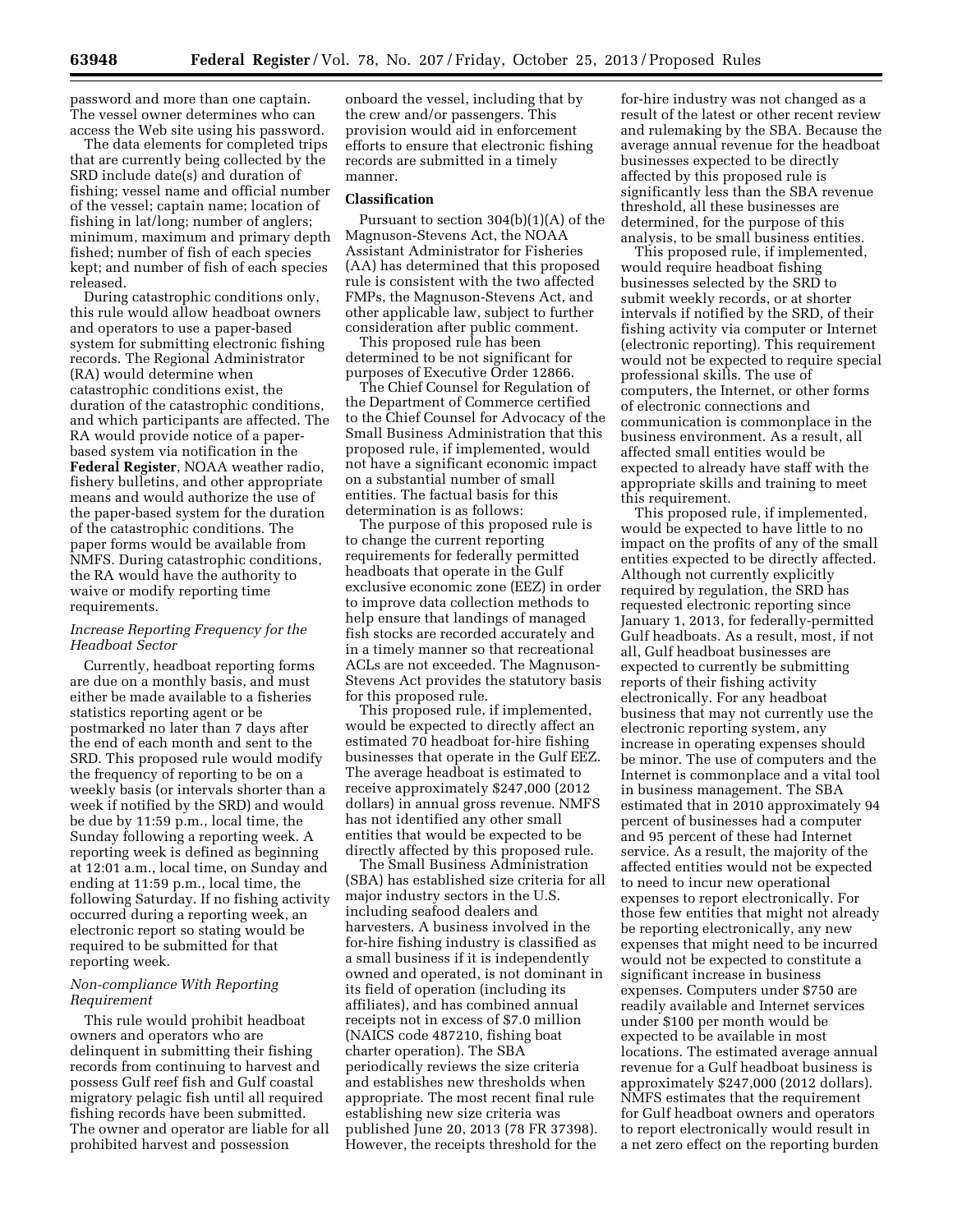of affected entities compared to paper reporting. The estimated reporting burden under either paper or electronic reporting is 10 minutes per report, or approximately 16.7 hours per entity per year based on an average of 100 reports per year. Assuming an hourly wage rate of \$22.42 (2012 dollars, mean hourly wage rate, first-line supervisors of farming, fishing, and forestry workers), the estimated total annual cost to submit 100 reports would be approximately \$374. As previously stated, this cost would not be expected to change as a result of the proposed requirement for electronic reporting. Therefore, the proposed requirement for electronic submission of headboat reports would be expected to result in minor to no direct economic effect on most, if not all, Gulf headboat businesses.

This proposed rule, if implemented, would also increase the frequency of reporting by Gulf headboat businesses selected by the SRD from the current requirement of monthly reports that must be submitted within 7 days of the end of each month to weekly reporting (7 days after the end of each week ending on Sunday) or at shorter intervals if notified by the SRD. Keeping accurate records is essential to successful business operation. As a result, recording trips as they are completed, or as soon as is practical, is expected to be the common business practice. Electronic recording and reporting would be expected to support additional labor and business management efficiencies because it would be expected to allow better data storage, retrieval, and production of annual performance summaries for use in business planning. Therefore, the proposed increase in the frequency of reporting would be expected to require little, if any, change in business practices or associated operational costs.

Additionally, this proposed rule would prohibit vessels from fishing if required fishing records have not been submitted within the required timeframe. Although a prohibition on fishing could have a significant adverse economic effect on the affected business, depending on the duration of prohibition and revenue from nonfishing activities, failure to submit the required electronic fishing records would not be an economically rational business practice in light of the minimal burden to submit fishing records and potential consequences of noncompliance. As a result, few if any headboat businesses would be expected to experience any reduction in profit as a result of this component of this proposed rule.

Based on the discussion above, NMFS determines that this proposed rule, if implemented, would not have a significant economic effect on a substantial number of small entities. As a result, an initial regulatory flexibility analysis is not required and none has been prepared.

Notwithstanding any other provision of law, no person is required to respond to, nor shall a person be subject to a penalty for failure to comply with, a collection-of-information subject to the requirements of the Paperwork Reduction Act (PRA), unless that collection-of-information displays a currently valid Office of Management and Budget (OMB) control number.

This proposed rule contains collection-of-information requirements subject to the PRA. NMFS is revising the collection-of-information requirements under OMB control number 0648–0016. NMFS estimates the requirement for Gulf headboat owners and operators to report electronically would result in a net zero effect on the reporting burden under OMB control number 0648–0016, because headboat owners and operators would continue to report all species harvested, however, now it would be electronically instead of by paper. NMFS estimates the requirement for headboat owners and operators to report more frequently (weekly instead of monthly) would not create more burden on headboat owners and operators, because the headboat owners and operators would still be reporting the same amount of information, they would just be transmitting the data more frequently. These estimates of the public reporting burden include the time for reviewing instructions, gathering and maintaining the data needed, and completing and reviewing the collection-of-information.

These requirements have been submitted to OMB for approval. NMFS seeks public comment regarding: Whether this proposed collection-ofinformation is necessary for the proper performance of the functions of the agency, including whether the information will have practical utility; the accuracy of the burden estimate; ways to enhance the quality, utility, and clarity of the information to be collected; and ways to minimize the burden of the collection-of-information, including through the use of automated collection techniques or other forms of information technology. Send comments regarding the burden estimate or any other aspect of the collection-ofinformation requirement, including suggestions for reducing the burden, to NMFS and to OMB (see **ADDRESSES**).

## **List of Subjects in 50 CFR Part 622**

Fisheries, Fishing, Gulf, Headboat, Reporting and recordkeeping requirements.

Dated: October 21, 2013.

### **Alan D. Risenhoover,**

*Director, Office of Sustainable Fisheries, performing the functions and duties of the Deputy Assistant Administrator for Regulatory Programs, National Marine Fisheries Service.* 

For the reasons set out in the preamble, 50 CFR part 622 is proposed to be amended as follows:

## **PART 622—FISHERIES OF THE CARIBBEAN, GULF OF MEXICO, AND SOUTH ATLANTIC**

■ 1. The authority citation for part 622 continues to read as follows:

**Authority:** 16 U.S.C. 1801 *et seq.* 

■ 2. In § 622.26, paragraph (b) is revised to read as follows:

## **§ 622.26 Recordkeeping and reporting.**

\* \* \* \* \* (b) *Charter vessel/headboat owners and operators*—(1) *General reporting requirement*—(i) *Charter vessels.* The owner or operator of a charter vessel for which a charter vessel/headboat permit for Gulf reef fish has been issued, as required under § 622.20(b), or whose vessel fishes for or lands such reef fish in or from state waters adjoining the Gulf EEZ, who is selected to report by the SRD must maintain a fishing record for each trip, or a portion of such trips as specified by the SRD, on forms provided by the SRD and must submit such record as specified in paragraph (b)(2) of this section.

(ii) *Headboats.* The owner or operator of a headboat for which a charter vessel/ headboat permit for Gulf reef fish has been issued, as required under § 622.20(b), or whose vessel fishes for or lands such reef fish in or from state waters adjoining the Gulf EEZ, who is selected to report by the SRD must submit an electronic fishing record for each trip of all fish harvested within the time period specified in paragraph (b)(2)(ii) of this section, via the Southeast Region Headboat Survey.

(2) *Reporting deadlines*—(i) *Charter vessels.* Completed fishing records required by paragraph (b)(1)(i) of this section for charter vessels must be submitted to the SRD weekly, postmarked no later than 7 days after the end of each week (Sunday). Information to be reported is indicated on the form and its accompanying instructions.

(ii) *Headboats.* Electronic fishing records required by paragraph (b)(1)(ii)